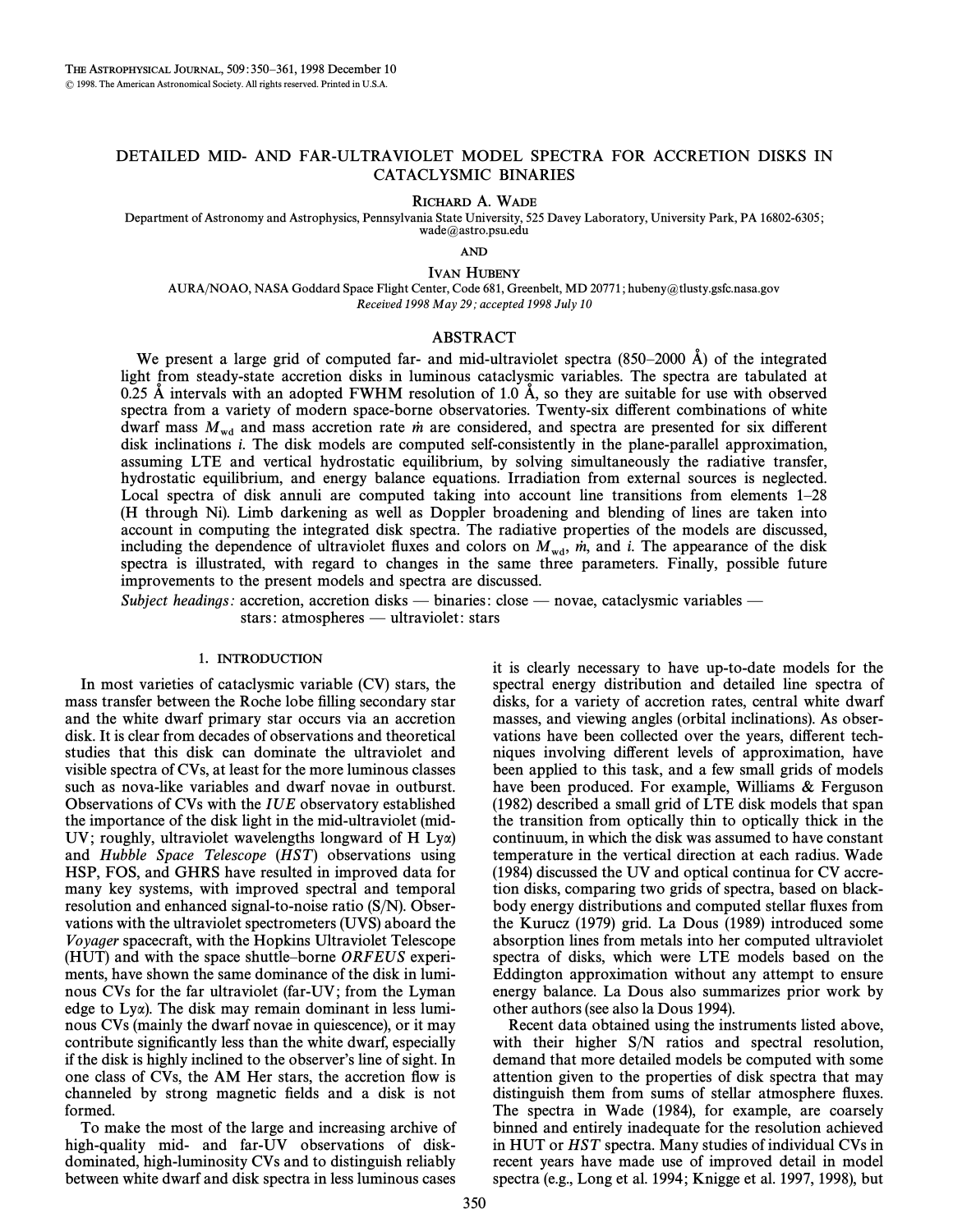there has been a lack until now of a grid of mid- and far-UV spectra of disks, presented as a body. Such a grid can enable comparisons among objects, allow the range of temperatures in the disk to be estimated, help identify lines and blends that can distinguish disk spectra from white dwarf spectra, and perhaps in favorable cases help determine the mass accretion rate and orbital inclination in some CVs.

It is also desirable to have a new grid that explicitly tabulates spectra for disks viewed at a variety of inclinations, since it is clear that limb darkening of the UV light from a disk is of comparable importance to purely geometric effects for optically thick disks viewed at high inclination (e.g., Diaz, Wade,  $& Hubeny$  1996; Wade 1996; Robinson et al. 1995; Robinson, Wood, & Wade 1998). This was shown in the early calculations of Herter et al. (1979) and has been illustrated from time to time (e.g., la Dous 1989), but most discussions of disk spectra since then have treated angleaveraged quantities. Diaz et al. (1996) discussed several aspects of limb darkening for a grid of 14 model disks but tabulated limb-darkened Ñuxes at only one wavelength.

In this contribution, we present model mid- and far-UV spectra for accretion disks in CVs for a range of white dwarf mass  $M_{\text{wd}}$ , mass transfer rate *m*, and inclination angle *i* that covers the expected range of interest for luminous (or "high-state") accretion disk systems. These models treat steady-state accretion disks in vertical hydrostatic equilibrium, with the energy balance of the disk computed in a self-consistent way. The modeling assumptions and techniques are described in  $\S$  2 and 3. Properties of the model disks and especially their spectra are the subject of  $\S$  4.<sup>1</sup> Such grids of model disk spectra need not be perfect to be useful, especially when used in a comparative way or as a starting point in examining which way models should be improved or extended. We discuss some of these issues briefly in  $\S$  5.

### 2. MODEL ASSUMPTIONS AND CHOICE OF GRID

#### 2.1. Steady-State Disk Model Computations

Our grid of spectra is constructed as follows. The disk is assumed to be axisymmetric and geometrically thin. The disk is assumed to be in steady state, that is the mass transfer rate  $\dot{m}$  is assumed to be the same at all radii. Each elementary area of the visible disk surface is assumed to make a contribution to the integrated spectrum of the disk, according to its projected surface area and at a projected Doppler shift, computed assuming circular Kepler orbits around a central white dwarf star of mass  $M_{\text{wd}}$  and radius  $R_{\text{wd}}$ .<br>The effective temperature, which describes the total radi-

ation energy Ñux at the disk surface, is given by (see, e.g., Pringle 1981)

$$
T_{\rm eff}(r) = T_* x^{-3/4} (1 - x^{-1/2})^{1/4} ,
$$

where  $x = r/R_{\rm wd}$  and

$$
\sigma T_*^4 \equiv \frac{3GM_{\rm wd}\dot{m}}{8\pi R_{\rm wd}^3}
$$

 $1$  The spectra discussed here are available in tabular form as ASCII files via anonymous ftp (see  $\S 3$ ).

or

$$
T_* = 64800 \text{ K}
$$

$$
\times \left[ \left( \frac{M_{\rm wd}}{1~M_{\odot}} \right) \left( \frac{\dot{m}}{10^{-9}~M_{\odot}~{\rm yr}^{-1}} \right) \left( \frac{R_{\rm wd}}{10^{9}~{\rm cm}} \right)^{-3} \right]^{1/4}.
$$

The maximum effective temperature  $T_{\text{max}} = 0.488 T_*$  occurs at  $x = 1.36$ .

The construction of a disk spectrum proceeds in four stages. First, the disk is divided into a set of concentric rings or annuli, with each annulus behaving as an independent plane-parallel radiating slab. The vertical structure of each ring is computed, using the program TLUSDISK (Hubeny 1990a, 1990b), which is a derivative of the stellar atmosphere program TLUSTY (Hubeny 1988). The computation treats the entire vertical structure of each ring, from the midplane to the surface, without any artificial introduction of the notion of a distinct "disk atmosphere." The disk stratification is computed in the LTE approximation. Hydrostatic equilibrium is assumed, with a height-varying (tidal) gravitational acceleration. Energy balance is enforced between radiative losses at the disk surface and heat generation due to viscosity, the latter is distributed throughout the vertical extent of the disk. It is assumed that there is no flux incident on the disk surface from outside.

In the specific calculations presented in this paper, the number of depths between disk midplane and disk surface is 99. The viscosity prescription is based on a Reynolds number approach (Lynden-Bell & Pringle 1974; Kříž  $\&$ Hubeny 1986). A value of  $Re = 5000$  is assumed for all radii. A parameter  $\zeta$  introduced by Kříž & Hubeny (1986) controls the vertical distribution of viscous heat input. In the present work,  $\zeta = \frac{2}{3}$ . The contribution of microturbulence to the gas pressure is assumed to be zero in the present work.

Second, the spectrum synthesis program SYNSPEC described by Hubeny, Lanz, & Jeffery (1994) is used to solve the radiative transfer equation to compute the local, rest frame spectrum for each ring of the disk. In addition to detailed profiles of the H and He lines, the spectrum synthesis includes "metal" lines up to  $Z = 28$  (Ni), dynamically selected from the extensive line list of Kurucz  $\&$  Bell (1995; see also Kurucz 1991). Typically, many thousands of lines are included in the rest frame spectrum of each ring. At this stage, the wavelength array is irregular and differs for each ring. In addition to the angle-averaged Eddington flux  $H(\lambda)$ , specific intensities  $I(\lambda; \mu)$  at a number of emergent angles i are computed and stored in this step.

Third, the rest frame intensities are combined to generate an integrated disk spectrum using the program DISKSYN5a as described more fully in  $\S$  3. Fourth, the monochromatic fluxes  $f_{\lambda}$  are convolved with an adopted Gaussian instrumental broadening function and resampled uniformly in wavelength.

#### 2.2. Choice of Grid Parameters

In our framework, a steady-state disk model is specified by choice of the parameters  $M_{\text{wd}}$ ,  $R_{\text{wd}}$ ,  $\dot{m}$ , Re, and  $\zeta$ . These are supplemented by data that determine the details of how the programs TLUSDISK and SYNSPEC compute the atmosphere and spectra. This section describes the selection of the main parameters of the grid.

Disk models have been computed on a grid of  $M_{\text{wd}}$  and m with almost regular spacing but irregular grid boundaries.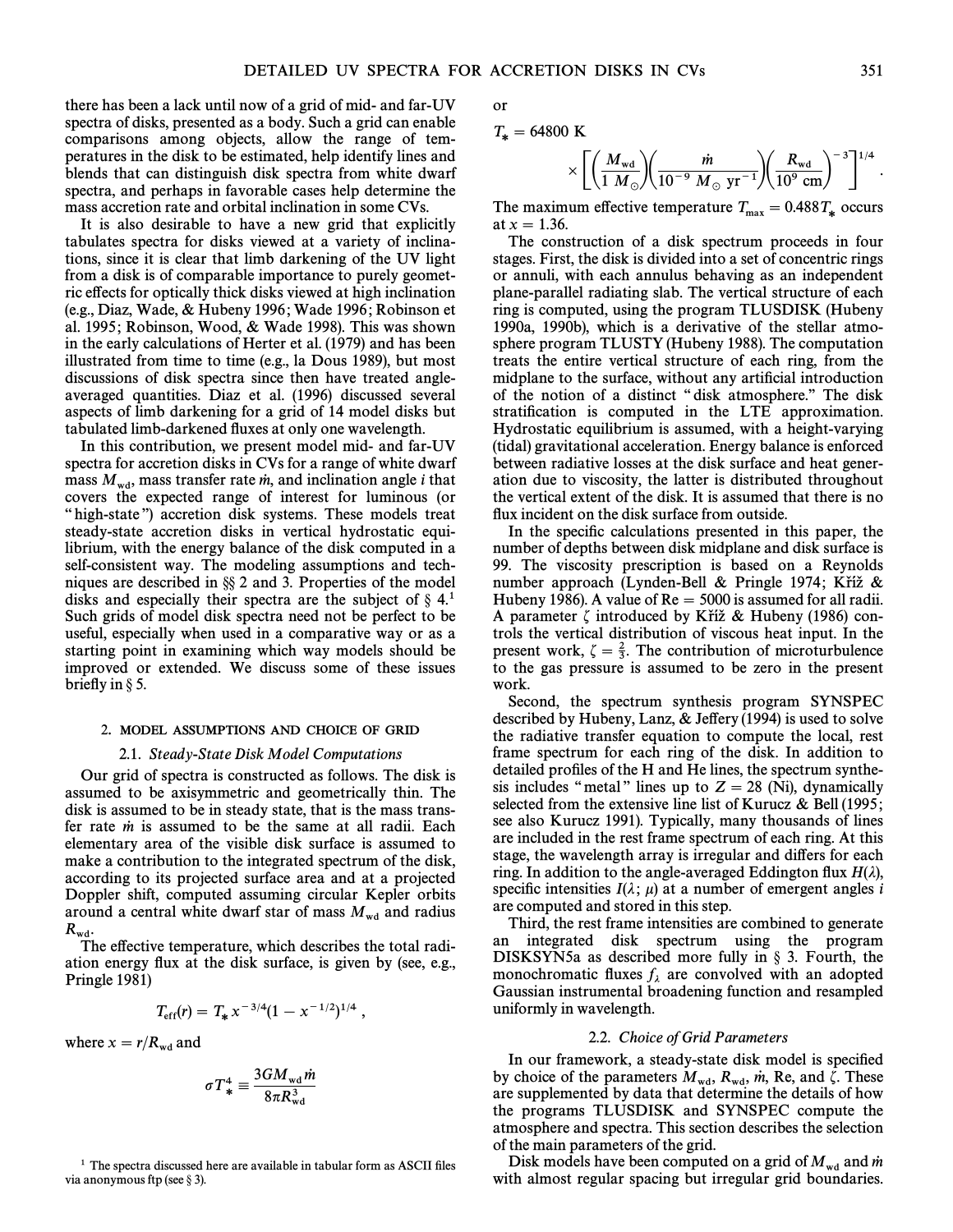TABLE 1 ADOPTED WHITE DWARF PARAMETERS

| $M_{\rm wd}$<br>$(M_{\odot})$ | $R_{\rm wd}$<br>$(10^9 \text{ cm})$ | log q | $v_{\rm surf}$<br>$(km s^{-1})$ | $M_{\rm wd}/R_{\rm wd}^3$ <sup>a</sup> |
|-------------------------------|-------------------------------------|-------|---------------------------------|----------------------------------------|
| 0.35                          | 1.142                               | 7.55  | 2020                            | 0.2374                                 |
| 0.55                          | 0.905                               | 7.95  | 2840                            | 0.7423                                 |
| $0.80\dots$                   | 0.699                               | 8.34  | 3890                            | 2.347                                  |
| 1.03                          | 0.518                               | 8.71  | 5140                            | 7.423                                  |
| $1.21\dots$                   | 0.378                               | 9.05  | 6520                            | 22.35                                  |

<sup>a</sup> Units are  $M_{\odot}/(10^9 \text{ cm})^3$ .

The choice of  $M_{wd}$  is assumed to specify  $R_{wd}$  through the mass-radius relation for cold electron-degenerate matter. We use an analytical mass-radius relation from P. P. Eggleton (1981, private communication; cf. Nauenberg 1972). Table 1 lists for each choice of  $M_{\text{wd}}$  the corresponding white dwarf radius  $R_{\text{wd}}$ , surface gravity log g (in cgs units), Keplerian orbital speed at the surface  $v_{\text{surf}}$ , and the com-<br>bination  $M/(R^3)$  that enters into the formula for  $T$  given bination  $M_{\text{wd}}/R_{\text{wd}}^3$  that enters into the formula for  $T_{\ast}$  given above. The values of  $\dot{m}$  were chosen to increase by factors of  $10^{1/2} \approx 3.16$ , and the intent was to have  $M_{\text{wd}}/R_{\text{wd}}^3$  increase by the same ratio from one choice of  $M_{\text{wd}}$  to the next, so that the same  $T_*$  would apply to several different combinations of  $M_{wd}$  and  $\dot{m}$  in the grid; this was achieved for all except the last step in  $M_{\text{wd}}$ , where the factor is only 3.01.

The original grid extended only to  $\dot{m} \le 10^{-9} M_{\odot} \text{ yr}^{-1}$ , but was later extended. Thus the labeling of models by letters, shown in Table 2, is slightly irregular. This table gives for each disk model: the white dwarf mass  $M_{wd}$ , the mass transfer rate  $\dot{m}$ , the number of annuli computed, the maximum effective temperature of the disk (occurring at  $x = r/R_{\rm wd} = 1.36$ , the Rosseland optical depth  $\tau_c$  to the disk midplane at that disk radius, the effective temperature and optical depth for the outermost (last) ring, and the radius of the disk.

For each disk model, stratified atmospheres and spectra were computed at a set of radii that increase approximately logarithmically from the innermost radius, which is always  $x = R_{\text{min}}/R_{\text{wd}} = 1.05$ . The spacing of rings was chosen to ensure a sufficiently dense sampling of  $T_{\text{eff}}(r)$ . The outer-<br>most ring was chosen so that  $T_{\text{eff}}(R)$  would be near 10,000 most ring was chosen so that  $T_{\text{eff}}(R_{\text{out}})$  would be near 10,000  $K_{\text{c}}$  since cooler zones at larger radii contribute in only a K, since cooler zones at larger radii contribute in only a minor way to the far- and mid-UV disk flux. (This point is discussed further in  $\S$  4.4.) Table 3 gives the radii and effective temperature structure for a number of representative models. For other models the dimensionless radii  $x$  are the same. The temperature structure of other models can be estimated closely from the tabulated model that has nearly the same  $T_{\text{eff}}$  at  $x = 1.36$  (see Table 2), or calculated directly from the formulae given above.

The operation of program TLUSDISK is controlled by a data file that, among other things, specifies the details of opacity and equation of state calculations. In our models H and He always contributed to the equation of state; in some models cooler than  $12,000$  K, the first 30 elements of the periodic table were used. Hydrogen bound-free continua arising from the eight lowest energy levels were always included in the opacity calculation. Continua from 14 levels of He I were included for models hotter than 12,000 K and eight levels of He II were also included for models hotter than 25,000 K. Other opacity sources included electron

TABLE 2 PARAMETERS OF DISK MODELS

| Name                            | $M_{\rm wd}$<br>$(M_{\odot})$ | $\log m$<br>$(M_{\odot} \text{ yr}^{-1})$ | Rings    | $T_{\rm max}^{\quad \  \  a}$ | $\tau_c^{\ b}$ | $\log g^{\circ}$ | $T_{\rm out}^{\quad d}$ | $\log g^e$ | $log R_{out}$<br>(cm) |
|---------------------------------|-------------------------------|-------------------------------------------|----------|-------------------------------|----------------|------------------|-------------------------|------------|-----------------------|
| $d \ldots$                      | 0.350                         | $-9.5$                                    | $1 - 11$ | 16,490                        | 93             | 5.72             | 9900                    | 4.86       | 9.67                  |
| $e \ldots \ldots$               | 0.350                         | $-9.0$                                    | $1 - 14$ | 22,000                        | 200            | 5.85             | 10090                   | 4.70       | 9.85                  |
| $aa \ldots$                     | 0.350                         | $-8.5$                                    | $1 - 17$ | 29,330                        | 216            | 5.98             | 10150                   | 4.52       | 10.03                 |
| $f\hspace{-0.1cm}f\ldots\ldots$ | 0.350                         | $-8.0$                                    | $1 - 20$ | 39,110                        | 520            | 6.09             | 10100                   | 4.32       | 10.21                 |
| $h$                             | 0.550                         | $-10.0$                                   | $1 - 11$ | 16,490                        | 46             | 5.85             | 9900                    | 4.95       | 9.57                  |
| $j$                             | 0.550                         | $-9.5$                                    | $1 - 14$ | 22,000                        | 76             | 6.00             | 10090                   | 4.84       | 9.75                  |
| $k$                             | 0.550                         | $-9.0$                                    | $1 - 17$ | 29,330                        | 90             | 6.14             | 10150                   | 4.67       | 9.93                  |
| $bb \ldots$ .                   | 0.550                         | $-8.5$                                    | $1 - 20$ | 39,110                        | 178            | 6.26             | 10100                   | 4.47       | 10.11                 |
| $gg \ldots$                     | 0.550                         | $-8.0$                                    | $1 - 23$ | 52,160                        | 350            | 6.38             | 10100                   | 4.27       | 10.29                 |
| $m$                             | 0.800                         | $-10.5$                                   | $1 - 11$ | 16,490                        | 8              | 5.95             | 9900                    | 5.02       | 9.46                  |
| $n$                             | 0.800                         | $-10.0$                                   | $1 - 14$ | 22,000                        | 22             | 6.12             | 10090                   | 4.95       | 9.64                  |
| $p \ldots$                      | 0.800                         | $-9.5$                                    | $1 - 17$ | 29,330                        | 41             | 6.29             | 10150                   | 4.80       | 9.82                  |
| $q \ldots \ldots$               | 0.800                         | $-9.0$                                    | $1 - 20$ | 39,110                        | 65             | 6.43             | 10100                   | 4.62       | 10.000                |
| $cc \ldots$                     | 0.800                         | $-8.5$                                    | $1 - 23$ | 52,160                        | 138            | 6.55             | 10100                   | 4.43       | 10.18                 |
| $hh$                            | 0.800                         | $-8.0$                                    | $1 - 25$ | 69,560                        | 230            | 6.67             | 10890                   | 4.36       | 10.30                 |
| $S$                             | 1.030                         | $-10.5$                                   | $1 - 14$ | 22,000                        | 7              | 6.21             | 10090                   | 5.03       | 9.51                  |
| $t$                             | 1.030                         | $-10.0$                                   | $1 - 17$ | 29,330                        | 20             | 6.42             | 10150                   | 4.92       | 9.69                  |
| $u \dots \dots$                 | 1.030                         | $-9.5$                                    | $1 - 20$ | 39,110                        | 28             | 6.59             | 10100                   | 4.77       | 9.87                  |
| $v \ldots \ldots$               | 1.030                         | $-9.0$                                    | $1 - 23$ | 52,160                        | 54             | 6.72             | 10100                   | 4.58       | 10.05                 |
| $dd \dots$                      | 1.030                         | $-8.5$                                    | $1 - 25$ | 69,560                        | 105            | 6.84             | 10890                   | 4.53       | 10.17                 |
| $jj \ldots \ldots$              | 1.030                         | $-8.0$                                    | $1 - 28$ | 92,760                        | 160            | 6.97             | 10740                   | 4.31       | 10.36                 |
| $x \ldots \ldots$               | 1.210                         | $-10.5$                                   | $1 - 17$ | 28,970                        | $\overline{7}$ | 6.48             | 10020                   | 4.99       | 9.55                  |
| $v \ldots$                      | 1.210                         | $-10.0$                                   | $1 - 20$ | 38,640                        | 14             | 6.72             | 9970                    | 4.86       | 9.73                  |
| $Z$                             | 1.210                         | $-9.5$                                    | $1 - 23$ | 51,520                        | 22             | 6.88             | 9890                    | 4.70       | 9.91                  |
| $ZZ \ldots \ldots$              | 1.210                         | $-9.0$                                    | $1 - 25$ | 68,710                        | 48             | 7.00             | 10760                   | 4.68       | 10.04                 |
| $ee \ldots$                     | 1.210                         | $-8.5$                                    | $1 - 28$ | 91,620                        | 79             | 7.13             | 10610                   | 4.47       | 10.22                 |
|                                 |                               |                                           |          |                               |                |                  |                         |            |                       |

<sup>a</sup> Effective temperature at  $x = 1.36$ .

<sup>b</sup> Midplane Rosseland mean optical depth  $\tau$ , at  $x = 1.36$ .

 $\textdegree$  log g measured at  $\tau = 1, x = 1.36$ .

<sup>d</sup> Effective temperature at the outermost ring.

 $e$  log g measured at  $\tau = 1$ , outermost ring.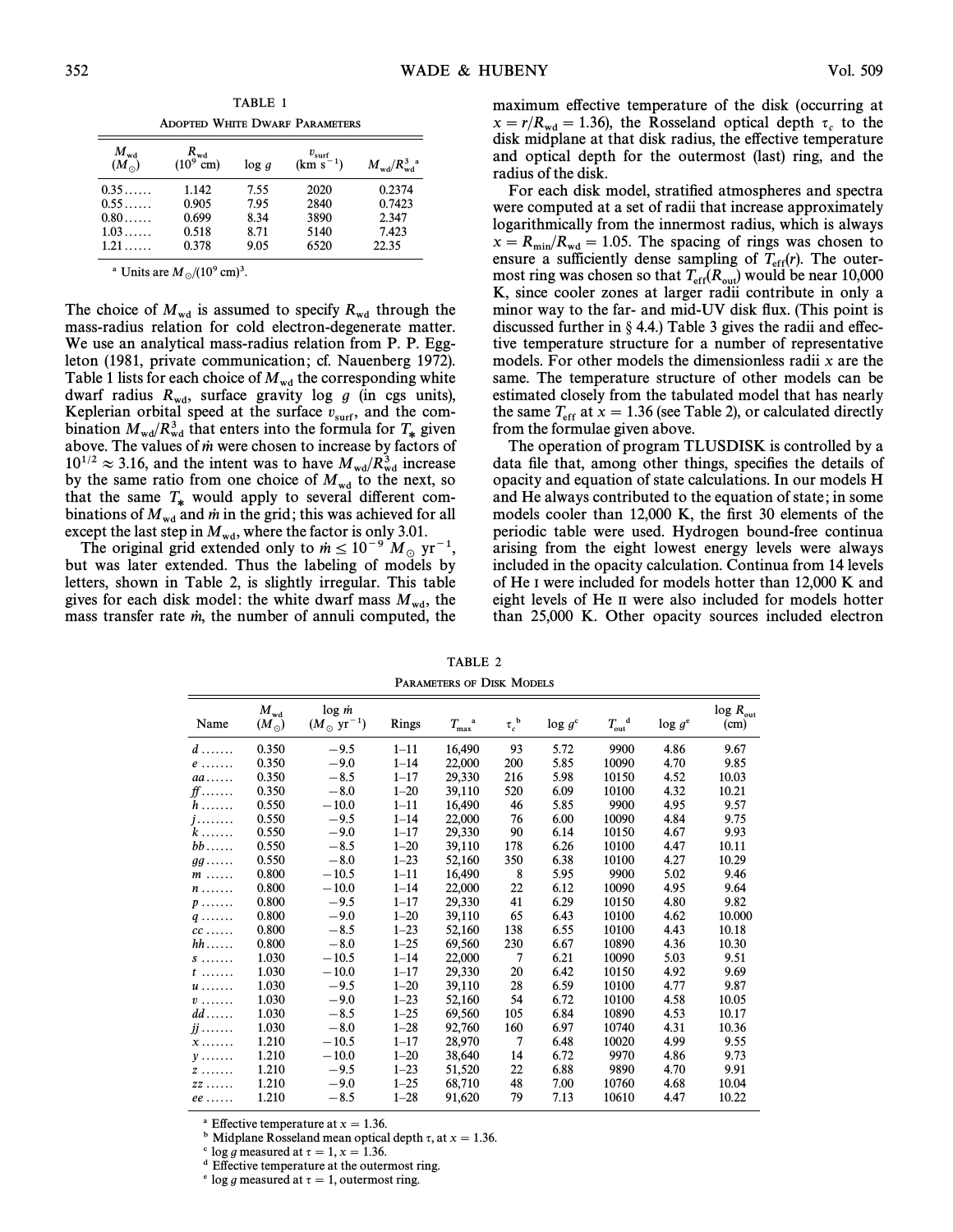| Ring             | $x=r/R_{\rm wd}$ | Model $m T_{\text{eff}}$ | Model $n$ $T_{\text{eff}}$ | Model $p T_{\text{eff}}$ | Model $qT_{\text{eff}}$ | Model $cc$ $T_{\text{eff}}$ | Model $hh$ $T_{\text{eff}}$ | Model jj $T_{\text{eff}}$ |
|------------------|------------------|--------------------------|----------------------------|--------------------------|-------------------------|-----------------------------|-----------------------------|---------------------------|
| $01 \ldots$      | 1.05             | 12840                    | 17,130                     | 22,840                   | 30,450                  | 40,610                      | 54,160                      | 72,220                    |
| $02\ldots$       | 1.20             | 16020                    | 21,360                     | 28,490                   | 38,000                  | 50,660                      | 67,560                      | 90,090                    |
| $03$             | 1.36             | 16490                    | 22,000                     | 29,330                   | 39,110                  | 52,160                      | 69,560                      | 92,760                    |
| $04$             | 1.56             | 16180                    | 21,580                     | 28,780                   | 38,380                  | 51,180                      | 68,250                      | 91,010                    |
| $05 \ldots$      | 1.80             | 15450                    | 20,610                     | 27,480                   | 36,650                  | 48,870                      | 65,170                      | 86,910                    |
| $06 \ldots$      | 2.05             | 14620                    | 19,500                     | 26,010                   | 34,680                  | 46,240                      | 61,670                      | 82,240                    |
| $07\ldots\ldots$ | 2.35             | 13680                    | 18,240                     | 24,320                   | 32,440                  | 43,250                      | 57,680                      | 76,920                    |
| $08\dots$        | 2.70             | 12700                    | 16,930                     | 22,580                   | 30,110                  | 40,150                      | 53,450                      | 71,400                    |
| $09 \ldots$      | 3.10             | 11730                    | 15,650                     | 20,860                   | 27,820                  | 37,100                      | 49,480                      | 65,980                    |
| $10$             | 3.55             | 10819                    | 14,430                     | 19,240                   | 25,660                  | 34,210                      | 45,630                      | 60,840                    |
| $11$             | 4.10             | 9900                     | 13,200                     | 176,00                   | 23,470                  | 31,300                      | 41,740                      | 55,660                    |
| $12 \ldots$      | 4.70             | $\cdots$                 | 12,100                     | 16,140                   | 21,520                  | 28,690                      | 38,270                      | 51,030                    |
| $13 \ldots$      | 5.40             | $\cdots$                 | 11,060                     | 14,750                   | 19,660                  | 26,220                      | 34,970                      | 46,630                    |
| $14 \ldots$      | 6.20             | $\cdots$                 | 10,090                     | 13,460                   | 17,950                  | 23,930                      | 31,910                      | 42,560                    |
| $15\dots$        | 7.10             | $\cdots$                 | $\cdots$                   | 12,290                   | 16,390                  | 21,850                      | 29,140                      | 38,860                    |
| $16\dots$        | 8.20             | $\cdots$                 | $\cdots$                   | 11,140                   | 14,860                  | 19,820                      | 26,430                      | 35,240                    |
| $17\dots$        | 9.40             | $\cdots$                 | $\cdots$                   | 10,140                   | 13,530                  | 18,040                      | 24,060                      | 32,090                    |
| $18\dots$        | 10.80            | .                        | $\cdots$                   | .                        | 12,290                  | 16,390                      | 21,860                      | 29,150                    |
| $19\dots$        | 12.40            | .                        | $\cdots$                   | .                        | 11,160                  | 14,880                      | 19,850                      | 26,470                    |
| $20 \ldots$      | 14.30            | $\cdots$                 | $\cdots$                   | .                        | 10,100                  | 13,460                      | 17,960                      | 23,940                    |
| $21 \ldots$      | 16.40            | .                        | $\cdots$                   | .                        | $\cdots$                | 12,220                      | 16,300                      | 21,730                    |
| $22 \ldots$      | 18.90            | .                        | $\cdots$                   | .                        | .                       | 11,050                      | 14,730                      | 19,650                    |
| 23               | 21.70            | .                        | $\cdots$                   | .                        | .                       | 10,010                      | 13,350                      | 17,800                    |
| $24$             | 25.00            | .                        | $\cdots$                   | .                        | .                       | .                           | 12,060                      | 16,080                    |
| $25 \ldots$      | 28.80            | $\cdots$                 | $\cdots$                   | .                        | .                       | .                           | 10,890                      | 14,530                    |
| 26               | 33.10            | $\cdots$                 | $\cdots$                   | $\cdots$                 | $\cdots$                | $\cdots$                    | $\cdots$                    | 13,140                    |
| $27\dots$        | 38.00            | .                        | $\cdots$                   | .                        | .                       | .                           | $\cdots$                    | 11,880                    |
| 28               | 43.70            | $\cdots$                 | $\cdots$                   | .                        | .                       | .                           | $\cdots$                    | 10,740                    |
|                  |                  |                          |                            |                          |                         |                             |                             |                           |

TABLE 3 TEMPERATURE STRUCTURE OF SELECTED DISK MODELS

scattering and free-free continua, and the  $H^-$  bound-free and free-free continua when applicable. For models cooler than 16,000 K, the atmosphere computation was carried out with 53 frequency points defining the continuum; for models between 16,000 K and 30,000 K, 59 frequency points were used; for models with  $T_{\text{eff}} > 30,000$  K, 65 frequency<br>points were employed points were employed.

For each ring of each disk model, the atmosphere calculation was started with a gray LTE disk model (Hubeny 1990a) in hydrostatic equilibrium, then iterated to thermal equilibrium. The convergence criterion was that the last relative change in any model quantity be smaller than  $10^{-3}$ .

# 3. SPECTRUM SYNTHESIS FOR RINGS AND DISKS

The radiative transfer solution to compute the detailed emergent spectrum from each ring was done by SYNSPEC at essentially full resolution. That is, the maximum spacing between adjacent wavelengths, which is 0.01 A for  $\lambda < 1300$ A and 0.02 A for  $\lambda > 1300$  A, is nearly small enough to resolve the thermal Doppler width of metal lines. Microturbulent broadening of lines was assumed to be zero. The spacing of computed wavelengths in SYNSPEC is done to ensure that there is a wavelength point at the center of each line that contributes to the spectrum and at least one wavelength point between each adjacent pair of lines. Thus the wavelength grid is irregular at this stage of computation.

For each ring, both angle-averaged fluxes  $H_v$  and specific intensities  $I_v$  are computed. The  $I_v$  computation is done for  $u = \cos i - 1.00 \pm 0.75 \pm 0.50$  and 0.25 I is converted to I in le cos  $i = 100, 0.75, 0.50$ , and 0.25.  $I_y$  is converted to  $I_\lambda$  in  $\mu \equiv \cos i = 100, 0.75, 0.50$ , and 0.25.  $I_y$  is converted to  $I_\lambda$  in subsequent computational steps.

To compute the integrated disk spectrum, a summation over rings is carried out. Each ring is divided into a large number of azimuthal sectors, and the contributions are summed with appropriate area weighting and Doppler shifting. The size of the Doppler shift (owing to projected orbital motion of the gas) and the specific intensity both vary depending on the inclination  $i$  of the disk symmetry axis to the line of sight. For arbitrary values of  $\mu = \cos i$ , the intensity  $I_{\lambda}(\lambda; \mu)$  is interpolated linearly in  $\mu$  between the precomputed  $I(\lambda; \mu)$ . Here  $I(\lambda; \mu = 0)$  is assumed to be precomputed  $I_{\lambda}(\lambda; \mu)$ . Here  $I_{\lambda}(\lambda; \mu = 0)$  is assumed to be zero.

The resulting disk spectrum is sampled rather finely, with a uniform sampling interval of 0.05 A. Since the orbital Doppler motions of the gas in the disk have smeared each line substantially for all but exactly face-on orientations, this high sampling frequency is redundant. The spectra are convolved with an instrumental profile and sampled with four wavelength points per FWHM. Except when resolution is specifically discussed, all of the spectra described here or available as machine-readable files have been convolved with a Gaussian profile whose FWHM is 1.0 A.

Disk spectra have been computed and tabulated for six inclination angles  $i$ . Table 4 provides a handy correspondence between  $\mu$ , i, and sin i, which is the factor by which orbital motions in the disk are projected on the line of sight. The six angles are sufficient to show the dependence of the observed spectrum on the inclination, but may not always be sufficient to allow direct interpolation for the purposes of

TABLE 4

| <b>INCLINATION ANGLES FOR</b><br><b>COMPUTED DISK</b><br><b>SPECTRA</b> |                                             |                                                    |  |  |  |
|-------------------------------------------------------------------------|---------------------------------------------|----------------------------------------------------|--|--|--|
| $\mu = \cos i$                                                          | $(\text{deg})$                              | sin i                                              |  |  |  |
| 0.990<br>0.950<br>0.750<br>0.500<br>0.250<br>0.150                      | 8.1<br>18.2<br>41.4<br>60.0<br>75.5<br>81.4 | 0.141<br>0.312<br>0.661<br>0.866<br>0.968<br>0.989 |  |  |  |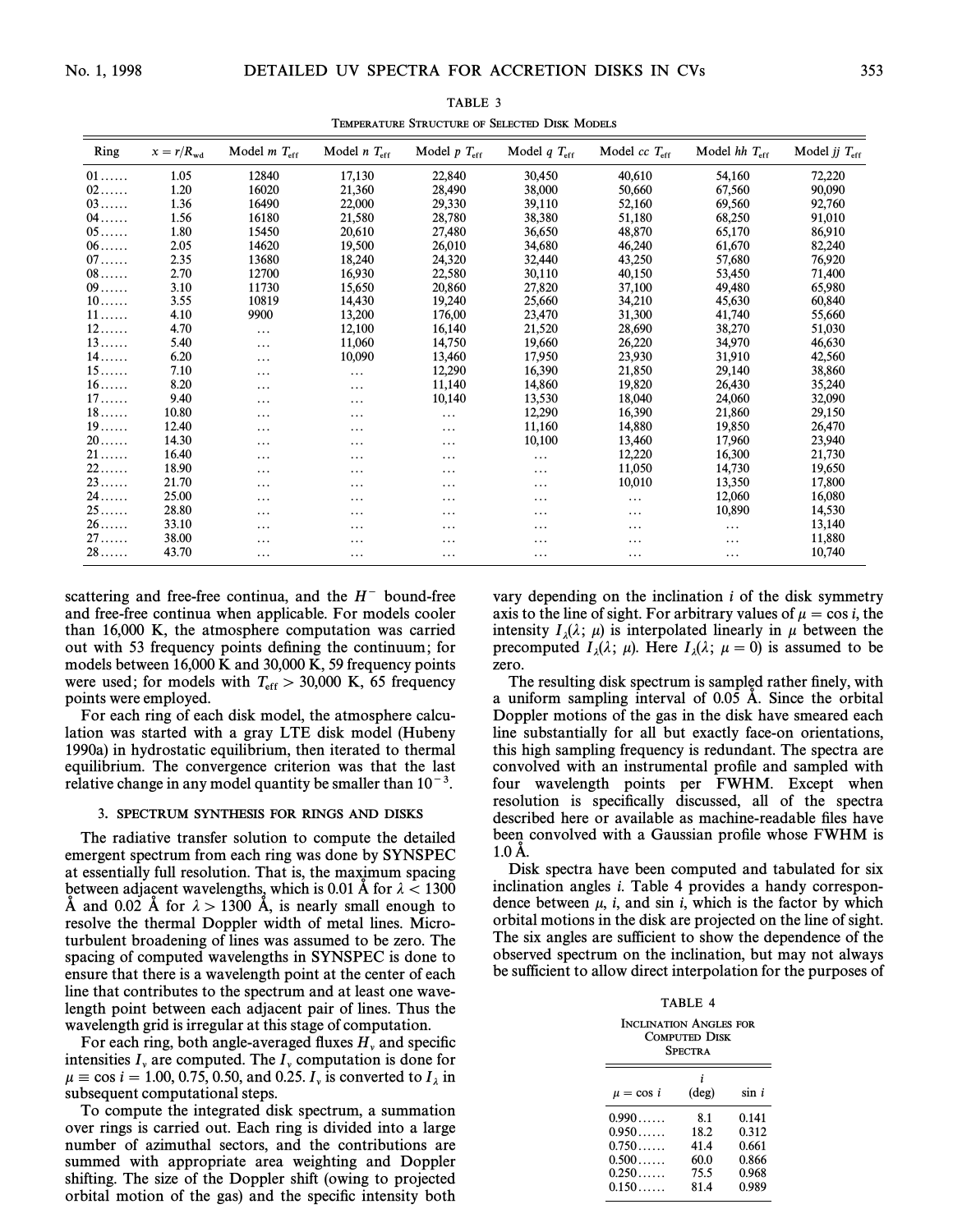| $\sim$ . The state of the state of the state of the state of the state of the state of the state of the state of the state of the state of the state of the state of the state of the state of the state of the state of the st |                 |                 |                 |                 |                 |                 |  |  |
|---------------------------------------------------------------------------------------------------------------------------------------------------------------------------------------------------------------------------------|-----------------|-----------------|-----------------|-----------------|-----------------|-----------------|--|--|
| Wavelength                                                                                                                                                                                                                      | $\mu = 0.150$   | $\mu = 0.250$   | $\mu = 0.500$   | $\mu = 0.750$   | $\mu = 0.950$   | $\mu = 0.990$   |  |  |
| $850.000$                                                                                                                                                                                                                       | $2.21100E - 12$ | $3.78900E - 12$ | $4.68300E - 12$ | $5.39800E - 12$ | $5.84900E - 12$ | $5.91300E - 12$ |  |  |
| 850.250                                                                                                                                                                                                                         | $2.21100E - 12$ | $3.78700E - 12$ | $4.68100E - 12$ | $5.39600E - 12$ | $5.84600E - 12$ | $5.90100E - 12$ |  |  |
| 850.500                                                                                                                                                                                                                         | $2.21000E - 12$ | $3.78500E - 12$ | $4.67800E - 12$ | $5.39300E - 12$ | $5.84200E - 12$ | $5.88700E - 12$ |  |  |
| 850.750                                                                                                                                                                                                                         | $2.20900E - 12$ | $3.78300E - 12$ | $4.67500E - 12$ | $5.38900E - 12$ | $5.83600E - 12$ | $5.87500E - 12$ |  |  |
| $851.000$                                                                                                                                                                                                                       | $2.20800E - 12$ | $3.78100E - 12$ | $4.67200E - 12$ | $5.38500E - 12$ | $5.82900E - 12$ | $5.86800E - 12$ |  |  |
| 851.250                                                                                                                                                                                                                         | $2.20700E - 12$ | $3.78000E - 12$ | $4.67000E - 12$ | $5.38200E - 12$ | $5.82100E - 12$ | $5.86500E - 12$ |  |  |
| 1998.750                                                                                                                                                                                                                        | $1.06600E - 12$ | $1.81100E - 12$ | $2.33700E - 12$ | $2.74100E - 12$ | $3.00400E - 12$ | $3.05800E - 12$ |  |  |
| $1999.000$                                                                                                                                                                                                                      | $1.06600E - 12$ | $1.81000E - 12$ | $2.33700E - 12$ | $2.74100E - 12$ | $3.00800E - 12$ | $3.06400E - 12$ |  |  |
| 1999.250                                                                                                                                                                                                                        | $1.06600E - 12$ | $1.81000E - 12$ | $2.33600E - 12$ | $2.74000E - 12$ | $3.01200E - 12$ | $3.06700E - 12$ |  |  |
| $1999.500\dots$                                                                                                                                                                                                                 | $1.06500E - 12$ | $1.80900E - 12$ | $2.33500E - 12$ | $2.74000E - 12$ | $3.01600E - 12$ | $3.06900E - 12$ |  |  |
| 1999.750                                                                                                                                                                                                                        | $1.06500E - 12$ | $1.80900E - 12$ | $2.33400E - 12$ | $2.73900E - 12$ | $3.01900E - 12$ | $3.06900E - 12$ |  |  |
| 2000.000                                                                                                                                                                                                                        | $1.06400E - 12$ | $1.80900E - 12$ | $2.33300E - 12$ | $2.73900E - 12$ | $3.02100E - 12$ | $3.06800E - 12$ |  |  |

TABLE 5 EXCERPT FROM ASCII TABLE FOR MODEL **zz** 

detailed fits of data. Denser sampling of  $i$  or computation of synthetic spectra for specific "off-grid" angles is straightforward; interested readers may contact R. A. W.

The disk spectra are presented for a "nonprojected" disk viewed from a distance of  $d = 100$  pc. The calculation thus

amounts to approximating the flux integral  
\n
$$
f_{\lambda}(\lambda; \mu) = \frac{1}{d^2} \int_{R_{\min}}^{R_{\max}} dr \int_0^{2\pi} r d\phi \int_0^{\infty} d\lambda' I_{\lambda}(\lambda', r, \mu) V(r, \phi, \mu) \Delta,
$$

where

$$
\Delta \equiv \delta \bigg\{ \lambda - \lambda' \bigg[ 1 + \frac{1}{c} \left( \frac{GM_{\text{wd}}}{r} \right)^{1/2} \sin i \sin \phi \bigg] \bigg\} .
$$

Here  $\delta$  is the Dirac delta function, so that the Dopplershifting function  $\Delta$  selects the appropriate rest frame wavelength  $\lambda'$  that contributes at the observer's wavelength  $\lambda$ . Therefore the spectra do correctly take account of projected velocities.

The visibility factor  $V(r, \phi, \mu)$  in the formula makes allowance for the presence of an opaque central body (the white dwarf) that occults a portion of the inner disk. That is, some of the innermost sectors do not contribute to the integrated disk spectrum if they would be blocked from view by the white dwarf. This visibility factor is not the same as the visibility factor for a "flared" disk, as discussed by Robinson et al. (1995) or Robinson et al. (1998). In the present work flaring effects are neglected (but see the discussion in  $\S$  4.1).

It is important to note that the results illustrated in this paper, as well as the tabulated spectra, do not include a factor cos i representing the geometric foreshortening of the (Ñat) disk that would normally appear as a multiplicative factor in the expression above. This factor is omitted, so that the full effect of limb darkening alone can be judged from the figures.

To be compared with actual data, the present synthetic disk spectra must be supplemented with a model spectrum of the central object, itself with a suitably disk-occulted lower hemisphere. This white dwarf spectrum is omitted from the results shown here. The size of the white dwarf's contribution to the total system light is discussed briefly in § 4.3. Nguyen et al. (1998) have presented some examples of synthetic solar-abundance white dwarf spectra for the mid-UV. A large grid of theoretical solar-composition white dwarf model atmospheres has been constructed and will be published (Hubeny  $&$  Lanz 1998).

Table 2 lists the parameters of 26 disk models. An ASCII table of the synthetic disk spectra has been made for each model.2 Table 5 shows the beginning and the end of the ASCII table for the disk model zz. Each data line contains seven columns: wavelength followed by nonprojected flux  $f_{\lambda}$ in ergs cm<sup>-2</sup> s<sup>-1</sup> Å<sup>-1</sup> for six values of  $\mu$ . The initial and final wavelengths are  $850.00$  Å and  $2000.00$  Å, and the wavelength spacing is 0.250 A.

# 4. SOME PROPERTIES OF THE RING AND DISK SPECTRA

# 4.1. Disk Vertical Structure

A detailed discussion of the stratification of disk models is left to another paper. A couple of issues deserve mention, since they relate to the reliability of the approximations made in computing the present spectra.

All the rings in all the models have Rosseland optical depths  $\tau_c \geq 1$ , where  $\tau_c$  is measured vertically, from the coupling  $c_c \gtrsim 1$ , where  $c_c$  is measured vertically, from the outside of the disk to the disk midplane. (Note that the Rosseland depth referred to is computed using only the continuous opacity sources.) This high optical depth helps to ensure that (1) the local photosphere, defined as a geometrical region where most of the observed spectrum features originate, i.e., where the monochromatic optical depths measured from the surface are of the order of unity, is a relatively thin layer on top of the bulk of the disk, consistent with the plane-parallel approximation; (2) the local atmosphere can be considered as being laterally homogeneous, also consistent with the plane-parallel assumption; and (3) the formation of (weak) absorption lines is not unduly affected by shear due to differential rotation of the disk, consistent with the hydrostatic approximation. In disk models with lower values of  $\dot{m}$  than considered here, some rings may become optically thin in the continuum, so that the thermal balance of the bulk of the disk is dominated by line cooling. In that case, the details of radiative transfer in the lines, such as turbulent or shear broadening, become overwhelmingly important, and the strong lines are in emission. In the present models, it is expected that such effects are at least not dominant for the computed absorption spectrum. The lowest values of the midplane optical depth are attained in the inner disk, inside the maximum of  $T_{\text{eff}}$ . They are lowest for models with the Theorem is the Theorem at a fixed in lowest *in* at a fixed  $M_{wd}$ , or for the highest  $M_{wd}$  at a fixed *in*,

<sup>2</sup> Tables are available in machine-readable form by anonymous ftp from ftp.astro.psu.edu in directory pub/wade/disks. Publications making use of these tables should make bibliographic citation of the present paper.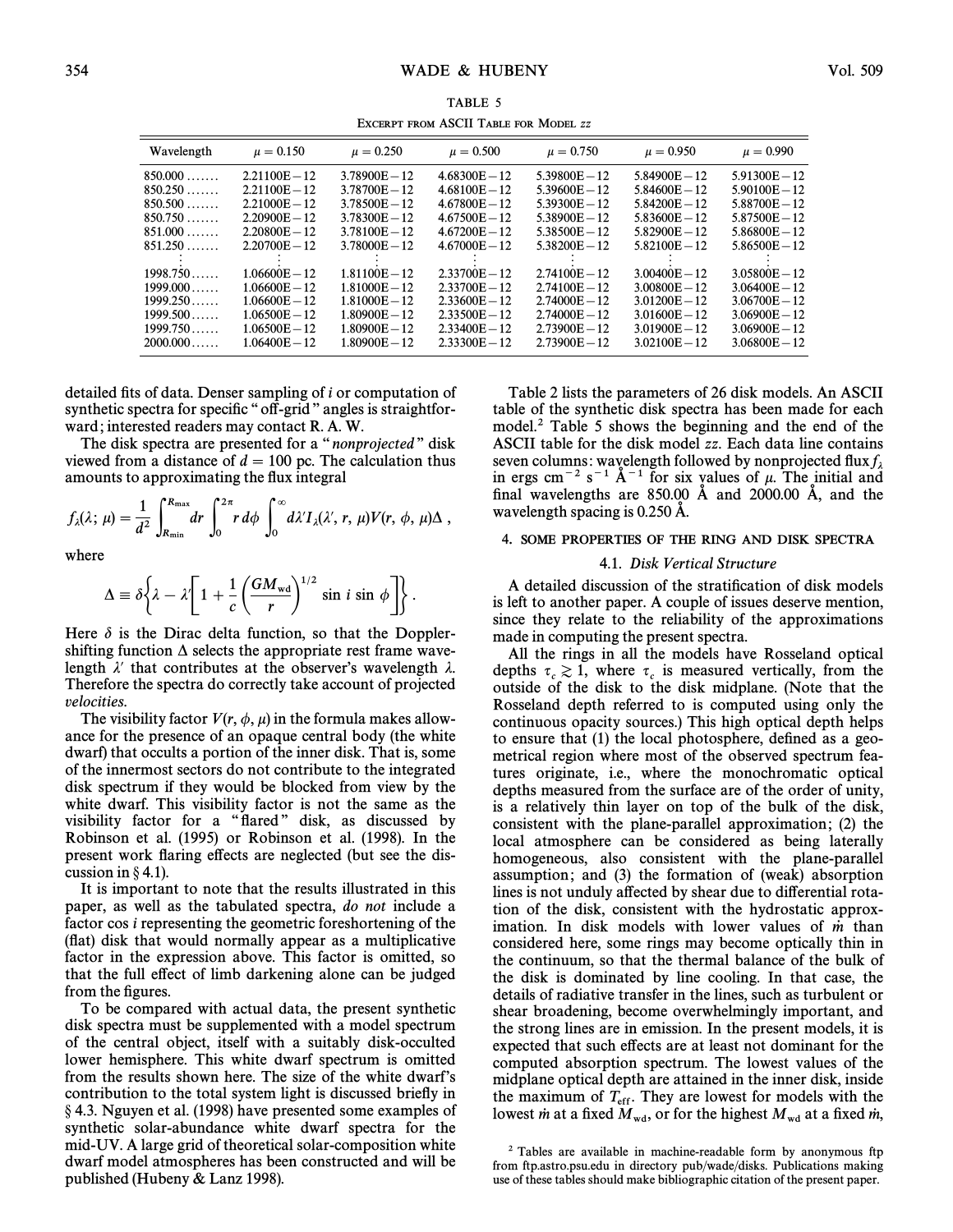reaching  $\tau_c \approx 1$  for  $\dot{m} = 10^{-10.5} M_{\odot}$  yr<sup>-1</sup> and  $M_{\text{wd}} = 1.210$ <br>M<sub>s</sub> (model x) at x = 1.05  $M_{\odot}$  (model x) at  $x = 1.05$ .

The assumption that the photosphere of the disk is planar was made in combining the ring spectra to make the integrated disk spectra. As will be discussed elsewhere, the opening angles of the disk are typically  $\theta \sim h/r < 0.1$ radian. For the most extreme inclinations discussed here, differential visibility of the "front" and "back" halves of the disk, combined with a nonnegligible di†erence in limb darkening of the front and back halves, should be taken into account (see, e.g., Robinson et al. 1995; Wade 1996; Robinson et al. 1998). However, this is most important in considering situations in which the disk is effectively resolved, such as by eclipse mapping, rather than for the integrated light of disks. Another caution is that the present models do not include any radiation from an outer disk  $"$ rim."

### 4.2. Properties of Spectra of Individual Rings

Because the disk atmospheres considered here are optically thick, there is a fairly close resemblance between the emitted rest frame spectrum from some disk annulus and the spectrum from a (plane parallel) stellar atmosphere, having the same  $T_{\text{eff}}$  and with log g corresponding to the effective gravity at the photosphere of the disk. Small details will be different, since hydrostatic equilibrium is solved in one case under conditions of constant gravitational acceleration and in the other case with a gravitational acceleration that increases approximately linearly with distance from the midplane. Another potential difference between the disk and atmospheric structure arises because the total Ñux is constant with depth in the case of stellar atmospheres, but departs from constancy in disks. On the other hand, both stellar and disk atmosphere models solved in LTE have similar temperature stratification: in both cases the local temperature monotonically decreases outward, so major features of the spectrum, such as absorption line formation and limb darkening, are shared in common.

(To be more general, the local temperature decreases vertically in disks, only when the viscosity power-law exponent  $\zeta$  is chosen to be larger than about 0.5 for typical cases. For lower values, i.e., when the kinematic viscosity does not decrease sufficiently rapidly toward the disk surface, one faces the so-called disk thermal catastrophe [e.g., Shaviv  $\&$ Wehrse 1986]. This is a sharp increase of local temperature in the superficial layers, where energy is still generated by viscous dissipation, whereas all radiative cooling transitions are optically thin and therefore ine†ective in carrying away the generated energy. With our choice of  $\zeta$  this catastrophe does not occur.)

Figure 1 illustrates the computed rest frame spectra of three rings  $(18, 22, 26)$  from model jj for the region 1500– 1600 Å. The effective temperatures of these rings are  $29,150$ , 19,650, and 13,140 K. Angle-averaged Eddington Ñuxes, log  $H_{\lambda}$ , are shown. Figure 1*a* shows the spectra at the full com-<br>puted resolution, whereas Figure 1*h* shows the same spectra puted resolution, whereas Figure  $1b$  shows the same spectra



FIG. 1.—Rest frame spectra (surface Eddington flux  $H_{\lambda}$ ) for three rings of disk model jj. These rings, numbers 18, 22, and 26, have  $T_{\text{eff}} = 29,150$ , 19,650,  $T_{\text{eff}} = 29,150$ , 19,650, if is pactra are shown at full and 13,140 K, respectively. Left: spectra are shown at full computed resolution, maximum step size  $= 0.02$  Å. Right: spectra are shown after convolution with a Gaussian instrumental profile, FWHM  $= 0.2$  Å. Different spectral features form at different characteristic temperatures.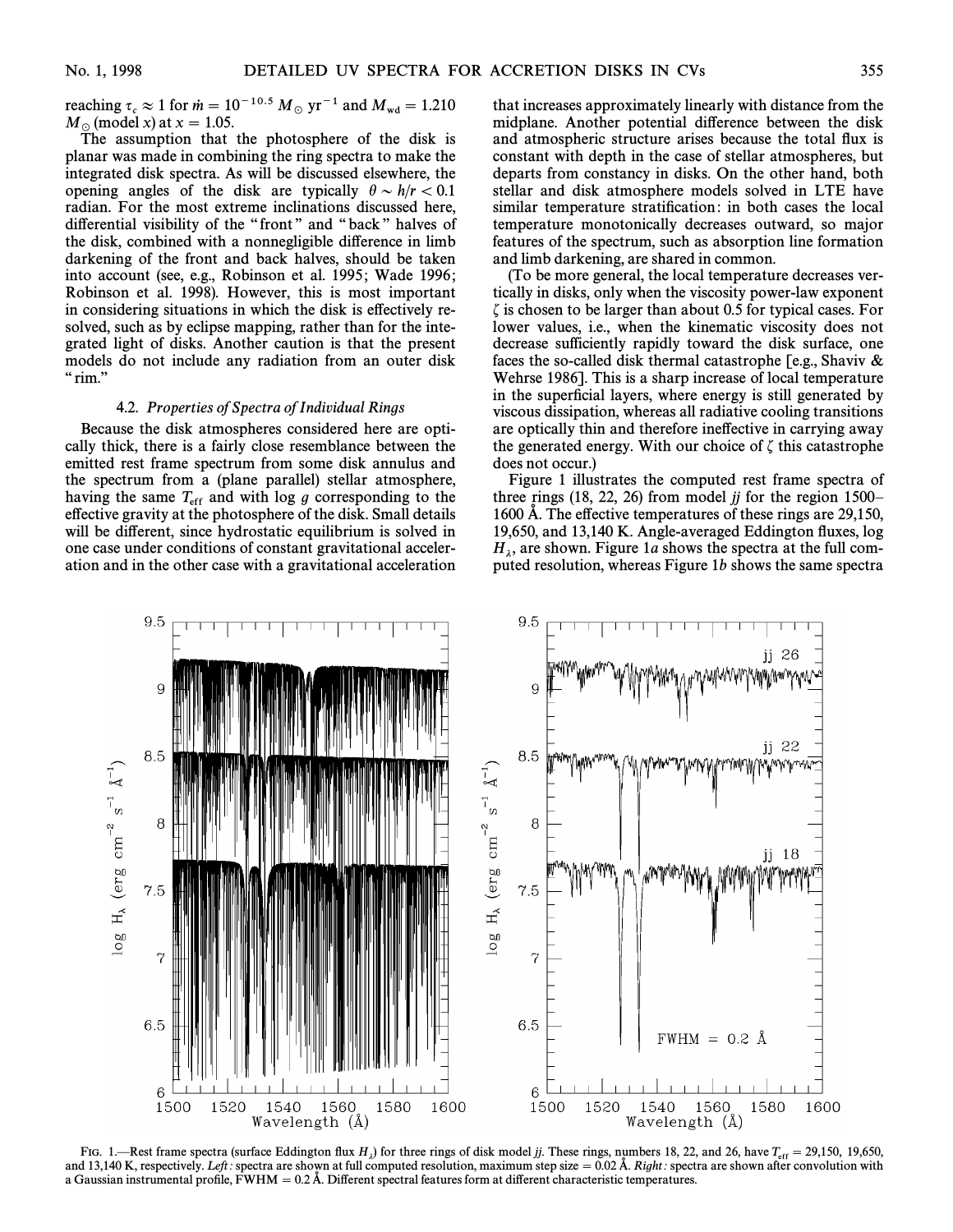convolved with a Gaussian instrumental profile  $(FWHM = 0.2$  Å, corresponding to 39 km s<sup>-1</sup>) and sampled every  $0.05$  Å. Even with this very modest instrumental broadening, it is clear that information is lost. In a disk spectrum, however, the situation is even worse: the Keplerian speed of these rings would be  $\sim$  1565, 1180, and 890 km  $s^{-1}$ , respectively, so the blending of lines due to a mixture of projection factors  $v(r)$  sin i sin  $\phi$  is quite severe, even at low inclination. For this reason the disk spectra discussed below are convolved with a wider Gaussian  $(FWHM = 1.0 \text{ Å})$  without significant loss from the point of view of comparison with observation. Blending is discussed further, below.

Figure 1 also illustrates the dependence of certain spectral features on effective temperature. Notable are the Si II lines near 1530 Å, the C IV doublet at 1550 Å, and the group of lines near 1560  $\AA$  (mainly C I, Si I, and Fe II), each of which forms at a characteristic range of temperatures. In a disk spectrum, each of these spectroscopic features will be kinematically broadened by an amount characteristic of its radius in the disk. The integrated disk spectrum thus encodes, in a complicated way, the  $T_{\text{eff}}(r)$  structure of the disk. Decoding this scrambled message necessarily requires disk. Decoding this scrambled message necessarily requires spectrum synthesis of the kind presented here.

#### 4.3. Properties of Integrated Disk Spectra

Figure 2 shows the far-UV spectrum of a nearly face-on disk, model bb, viewed at inclination  $i = 8^\circ$ .1 ( $\mu = 0.990$ ), for three different instrumental resolutions (Gaussian  $FWHM = 0.1, 1.0,$  and 3.5 Å). The smallest FWHM corresponds to a resolution slightly worse than that of the ORFEUS Berkeley spectrometer or the Far-Ultraviolet Spectroscopic Explorer (FUSE) spectrometers, whereas the largest FWHM corresponds to the HUT spectrometer. For this extreme case of minimal Doppler broadening and blending of lines, it is clear that improving the FWHM from 3.5 to 1.0  $\AA$  results in an increase of usable information, whereas further improving the FWHM to  $0.1 \text{ Å}$  does not result in significant new information about line formation in the disk. Indeed the difference between the  $0.1$  and the  $1.0 \text{ Å}$ cases is barely noticeable at the scale of the figure, in the cores of the lines. This shows again that the adopted  $FWHM = 1.0 \text{ Å}$  is a reasonable choice.



1050

Wavelength (Å)

Model bb

 $\mu = 0.990$   $(i = 8.1^{\circ})$ FWHM =  $0.1, 1.0, 3.5$  Å

1100

1150

At a fixed distance from the observer, a disk can appear brighter if it is made hotter at constant size (higher  $T_{\text{max}}$ ) from higher *in*), if it is made larger while keeping  $T_{\text{max}}$  the same (lower  $M_{\text{wd}}$ , hence larger  $R_{\text{wd}}$ , requiring an increase in  $m$ ), or if it is tilted closer to a face-on orientation (increased projected area, and diminished limb darkening). A disk will generally appear "bluer" (relatively more flux at shorter wavelengths) if  $T_{\text{max}}$  is higher or if  $\mu$  is larger (limb dark-<br>ening is stronger at shorter wavelengths). If  $T_{\text{max}}$  and  $\mu$  are<br>kept constant along a disk model sequence of changing  $M_{\text{wd}}$ <br>(such as the sequen trum are expected to be more subtle, owing to different effective gravities and different orbital speeds (hence different line blending) for corresponding rings in different models. Some of these effects are illustrated below, whereas others are better studied with the aid of the machinereadable files.

Figure 3 shows, for a fixed viewing angle  $\mu = 0.75$ , how the flux at 1455 A varies with changes in the mass transfer rate, along sequences of constant white dwarf mass and radius, and along sequences of constant  $T_{\text{max}}$  (recall  $T_{\text{max}} = T_{\text{out}} \times 1.36$ ). At constant M increasing in raises the  $T_{\rm eff}$  at x = 1.36). At constant  $M_{\rm wd}$ , increasing *in* raises the e†ective temperature of each disk ring and also raises the fluxes from the disk as a whole. At fixed  $T_{\text{max}}$ , decreasing  $M_{\text{wd}}$  increases the flux from the disk, since the scaling of temperature with dimensionless radius x is not changed, but the linear scale of the disk increases with  $R_{wd}$ .

It was noted earlier that the model spectra presented here do not include the white dwarf's contribution to the light (but do account for occultation of the inner disk by the white dwarf). As a rough guide for comparing the white dwarf flux with the disk fluxes shown in Figure 3, an (unocculted) white dwarf of radius  $10<sup>9</sup>$  cm, viewed from a distance  $d = 100$  pc, produces a flux at 1455 Å of log  $f_v \approx$ 0.5, 0.8, 1.0, 1.1, and 1.2 (mJy) for effective temperatures of 25,000, 30,000, 35,000, 40,000, and 45,000 K, respectively. Fluxes for other white dwarf radii can be derived by appropriate scaling. For an opaque disk with  $R_{\text{min}} = R_{\text{wd}}$ , the projected geometrical area of the white dwarf is reduced by a factor  $(1 + \cos i)/2$  owing to occultation by the disk. The white dwarf may be competitive with the disk in the mid-UV, provided it is sufficiently hot and either  $M_{\text{wd}}$  or M





 $\frac{1}{2}$ 

erg cm

 $(10^{-11}$ 

.5

 $\boldsymbol{0}$ 

1000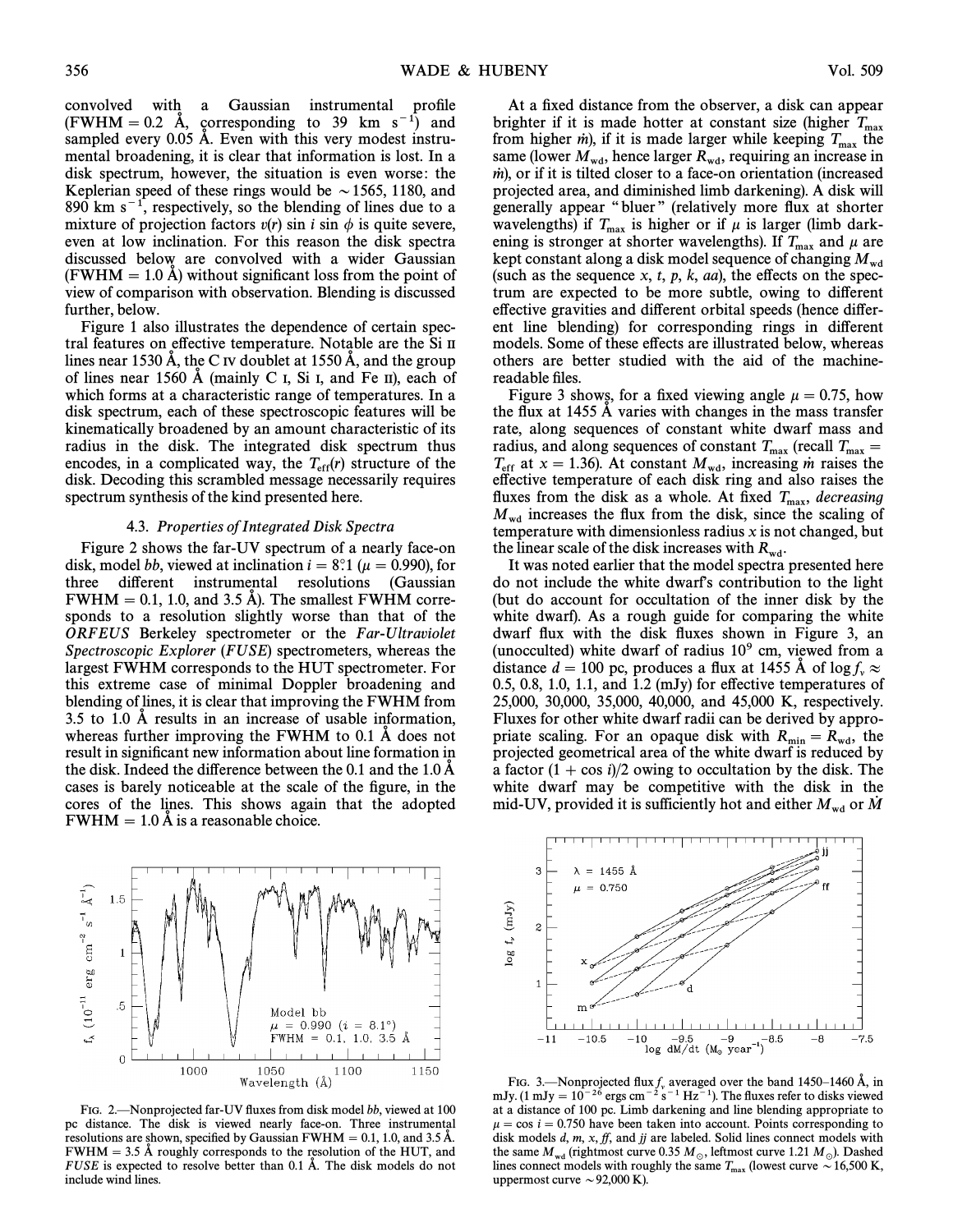is sufficiently small, or if the disk is viewed at a high inclination angle.

Figure 4 shows, also for  $\mu = 0.750$ , the behavior of two disk flux ratios,  $f_v(1075 \text{ \AA})/f_v(1455 \text{ \AA})$  and  $f_v(1455 \text{ \AA})/f_v(1945 \text{ \AA})$ A), as *in* is varied. The former ratio relates far-UV and  $\lambda$ ), as *in* is varied. The former ratio relates far-UV mid-UV Ñux, and the latter ratio is a measure of the mid-UV slope of the spectrum. As before, solid lines connect models at the same  $M_{\text{wd}}$ , and dashed lines connect models having the same  $T_{\text{max}}$ . As  $T_{\text{max}}$  increases, the flux ratios (or colors) become "bluer." The mid-UV slope is relatively insensitive to disk properties, and above  $T_{\text{max}} \sim 39,000$  K<br>shows hardly any change. The far-UV/mid-UV ratio is shows hardly any change. The far-UV/mid-UV ratio is more sensitive to  $T_{\text{max}}$ , as expected. Note that the flux ratios  $T_{\text{max}}$  is disk inclination, through the effect of limb are sensitive to disk inclination, through the effect of limb darkening, discussed below.

The previous two figures illustrated the behavior of disk fluxes for a fixed viewing direction,  $\mu = 0.75$ . Even apart from effects resulting from the changing projected area, the flux from a disk will change with  $\mu$  owing to limb darkening. The colors (i.e., flux ratios) will change as well, since limb darkening is wavelength dependent. These effects are illustrated in Figure 5, which shows log f<sub>y</sub> versus  $\mu$  for two disks, models bb and z, at three wavelengths 1075 Å, 1455 Å, and 1945 A.

Limb darkening occurs for both stars and disks. Invoking the classical Eddington-Barbier relation, the specific intensity  $I_{\nu}(\mu) \approx S_{\nu}(\tau_{\nu} = \mu)$ , where  $S_{\nu}$  is the source function, given  $\text{LTE by the Planck function, B, C. Since the temperature of the temperature.}$ <br>decreases (vertically) outward the specific intensities at decreases (vertically) outward, the specific intensities at



FIG. 4.—Ratios of flux  $f_y$  for disks viewed from an inclination  $i = 41^{\circ}4$ <br>= 0.750). Points corresponding to disk models d m x and ff are labeled  $(\mu = 0.750)$ . Points corresponding to disk models d, m, x, and ff are labeled. Solid lines connect models with the same  $M_{\rm wd}$  (rightmost curve 0.35  $M_{\odot}$ , leftmost curve 1.21  $M_{\odot}$ ). Dashed lines connect models with roughly the same  $T_{\text{max}}$  (lowest curve  $\sim 16,500$  K, uppermost curve  $\sim 92,000$  K). The color range (at a fixed value of  $\mu$ ) is narrower for the flux ratio involving longer wavelengths, as expected.



FIG. 5.—Solid circles: Nonprojected fluxes  $f<sub>v</sub>$  at 1075, 1455, and 1945 Å unity at 1075, 1455, and 1945 Å (top to bottom, at  $\mu = 1$ ) for disk model bb  $(M_{wd} = 0.550 M_\odot, \dot{m} = 10^{-8.5}$ <br>M<sub>u</sub> wr<sup>-1</sup>) Onen civeles: Same for disk model z (M<sub>u</sub> - 1.210 M<sub>u</sub> mu - $M_\odot$  yr<sup>-1</sup>). Open circles: Same for disk model z  $(M_{wd} = 1.210 M_\odot, m = 10^{-9.0} M_\odot$  yr<sup>-1</sup>). Model this  $T_{\odot} = 30.110 K$  and model z has  $T_{\odot} = 10^{-9.0} M_\odot$  $10^{-9.0}$  M<sub>o</sub> yr<sup>-1</sup>). Model bb has  $T_{\text{max}} = 39,110$  K, and model z has  $T_{\text{max}} = 51,520$  K, Colors (flux ratios) and fluxes clearly depend on u in addition to 51,520 K. Colors (flux ratios) and fluxes clearly depend on  $\mu$ , in addition to  $M_{\rm wd}$  and m. Nonprojected flux shows the effect of limb darkening only; multiply by a factor  $\mu = \cos i$  to account for geometric foreshortening. One milliJansky (mJy) =  $10^{-26}$  ergs cm<sup>-2</sup> s<sup>-1</sup> Hz<sup>-1</sup>.

lower values of  $\mu$  sample lower temperature regions, thereby producing a spectral energy distribution that is both redder and dimmer. In the case of disks there is no averaging over a hemisphere as there is in the case of stars because disks lack spherical symmetry. The full effect of limb darkening is therefore observable, and disks appear very considerably dimmer and reddened when viewed at high inclination. Diaz et al. (1996) have discussed ultraviolet limb darkening for disks in detail.

Attention is now turned from photometric properties to the appearance of the actual disk spectra. Figure 6 shows a sequence of far-UV  $f_{\lambda}$  spectra for disks around a  $M_{\text{wd}} = 0.80 M_{\text{w}}$  white dwarf viewed with  $\mu = 0.50$  normalized 0.80  $M_{\odot}$  white dwarf, viewed with  $\mu = 0.50$ , normalized near 1330 Å. The quantity that varies is the mass transfer near 1330 Å. The quantity that varies is the mass transfer rate *in*. The dramatic change in overall spectral slope is due to the increasing temperature of the disk. The hydrogen lines, too, show changes in strength and profile. Two effects are at work for the lines: (1) as the disk becomes hotter overall, relatively larger areas of the disk are formed at high temperatures where the H lines are weak; (2) as the disk is made hotter, the location in the disk at which the H lines



FIG. 6.—Far-UV fluxes  $f_{\lambda}$ , normalized at 1330 Å, for a sequence of disk models  $(m, n, p, q, cc, hh)$  with constant white dwarf mass but increasing *m* (bottom to top). All spectra are shown as seen from a viewing direction  $i = 60°$  ( $\mu = \cos i = 0.50$ ). Spectra are convolved with a Gaussian instrumental profile, FWHM  $= 1.0 \text{ Å}$ .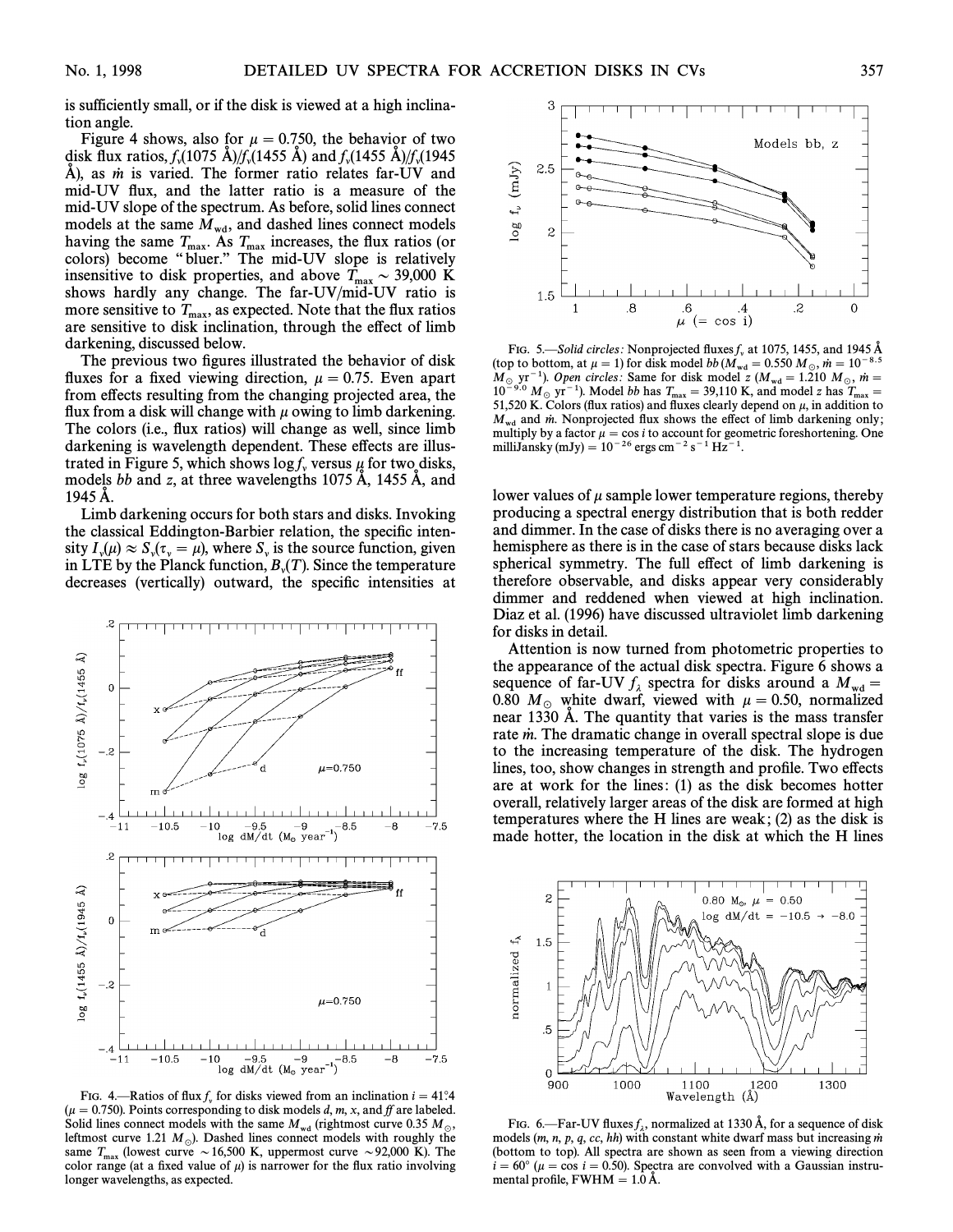

FIG. 7.—Mid-UV fluxes  $f_{\lambda}$ , normalized at 1950 Å, for the same sequence of disk models shown in Fig. 6. Details are the same as for Fig. 6.

attain maximum strength moves outward, toward lesser orbital speeds and smaller associated Doppler broadening.

The change in line shape due to the change in Doppler broadening is also noticeable in the weaker lines. For example, near 1135  $\AA$  note how "absorption" metamorphoses into "emission" at the highest  $\dot{m}$ . This is actually a case of separate features combining in the less luminous models to form a single absorption feature, placed roughly halfway between their rest wavelengths, but only if the disk is cool enough overall that these features are formed in the inner disk where orbital speeds are high. (See also Fig. 8.)

Figure 7 shows the mid-UV spectra for the same sequence of disk models, again viewed at  $\mu = 0.50$ . The normalization of spectra is now at 1950 Å. Hotter disks are "bluer" (more flux at short wavelengths), and the detailed line spectra again show sensitivity to  $(1)$  the effective temperatures attained in the disk and (2) the velocities characterizing the radii in the disk where those temperatures are attained.

Another view of the far-UV spectrum is provided in Figure 8, where a single disk model, bb, is viewed from a variety of different lines of sight labeled by  $\mu$ . Recall that the geometric projection factor cos  $i = \mu$  is not included, so the change in flux levels shown in the figure is due to limb darkening alone. Limb darkening is very strong in the ultraviolet and is sensitive to both temperature and wavelength.



FIG. 8.—Far-UV, nonprojected fluxes  $f_{\lambda}$  from disk model bb  $(M_{\text{wd}} = 0.550 M_{\odot}$ ,  $\dot{m} = 10^{-8.5} M_{\odot}$  yr<sup>-1</sup>), for six inclinations,  $\mu = 0.99, 0.95, 0.75$ , 0.550  $M_{\odot}$ ,  $\dot{m} = 10^{-8.5} M_{\odot}$  yr<sup>-1</sup>), for six inclinations,  $\mu = 0.99, 0.95, 0.75, 0.50, 0.25$ , and 0.15 (top to bottom). The  $\mu = 0.99$  curve is offset vertically by  $0.5 \times 10^{-11}$  ergs cm<sup>-2</sup> s<sup>-1</sup> A<sup>-1</sup> and shown with a heavier line for clarity. Effects of limb darkening and line blending are apparent. Fluxes should be multiplied by a factor  $\mu = \cos i$  to account for geometrical foreshortening.

Also evident is the strong dependence of the shape and strength of features on inclination angle. Since different  $\mu$ 's correspond to different velocity projection factors, the pattern of minima and maxima in the disk integrated spectrum changes markedly from one example to the next. Individual features appear to broaden, split, merge, or shift their locations. The overall spectrum becomes smoother when the disk is viewed more nearly edge-on.

Note in Figure 8 how local maxima in the disk flux may appear at the rest wavelengths of strong features, when the feature has been split in two by the Doppler effect, such as the 1085 Å line of He II, viewed at  $\mu = 0.500$ . Lines formed at high temperature in the inner disk will be broadened more, at a particular inclination, than lines formed in the more slowly moving, cool outer disk. Thus a single "broadening convolution" cannot be applied to a disk spectrum, as it can be to the spectrum of a single star: spectrum synthesis is mandatory.

A final exploration of the dependence of disk spectra on temperature is provided by Figure 9, which shows the region  $1300-1700$  Å for a sequence of disks with increasing m onto a 0.80  $M_\odot$  white dwarf. The viewing angle is nearly face-on in this diagram, and fluxes are plotted logarithmically to facilitate comparison of feature strengths in one model with another. "Cooler" disks (models  $m$ ,  $n$ ,  $p$ ) show certain absorption features more strongly than hot disks and vice versa. Thus, the integrated disk spectra do retain, in some measure, information concerning the local, rest frame spectra (cf. Fig. 1) of the rings from which they are constituted. This information appears in a diluted and con-



FIG. 9. - Details of the mid-UV spectra of a sequence of disk models, showing the characteristic features of disks as a function of disk temperature  $T_{\text{max}}$ . The spectra are shown as seen from a viewing angle of  $i = 8^\circ 1$  so that line blending is minimized. Nonprojected fluxes are for a  $i = 8$ °.1 so that line blending is minimized. Nonprojected fluxes are for a viewing distance of 100 pc. As with all figures in this report, the flux from the white dwarf is not included.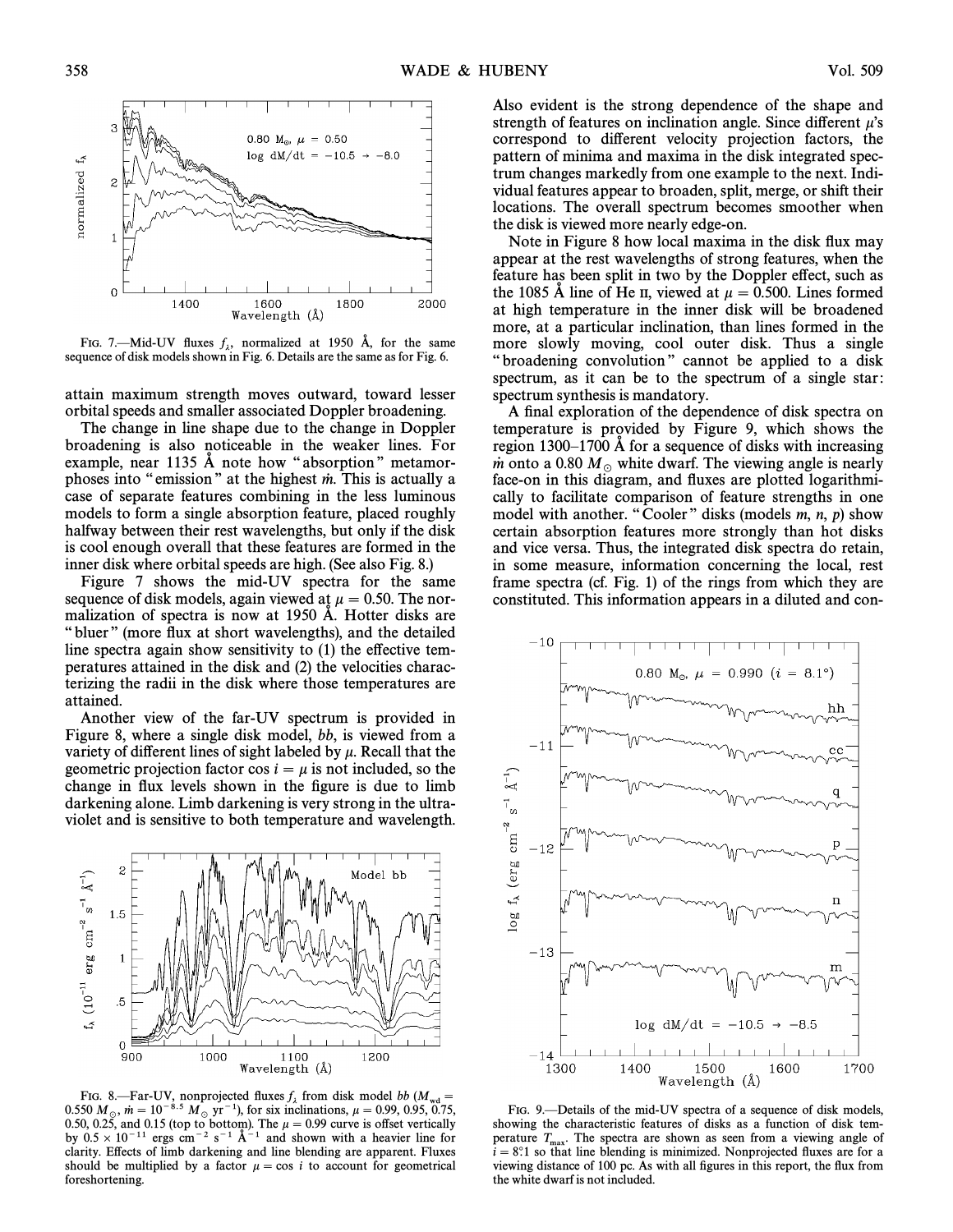voluted form, which makes interpretation of the spectra difficult. However, it is the most direct connection to the physics of a disk atmosphere.

An important question is whether the ultraviolet spectrum of a steady-state accretion disk is sufficiently distinctive to enable the white dwarf mass, mass transfer rate, and inclination to be recovered uniquely. The preceding discussion shows that in many cases it will be possible to make useful distinctions among the models. However, it is possible to find pairs of spectra that are very similar. Figure 10 compares two models,  $cc$  and  $v$ , which have the same value of  $T_{\text{max}}$ , achieved through different combinations of  $M_{\text{wd}}$ and  $\dot{m}$ . Since  $M_{\text{wd}}$  differs, there is a difference in the Keplerian orbital speed of gas in the inner disk, but different viewing angles can be chosen to match the projected velocities of the disk gas, about 3400 km  $s^{-1}$  in this case. Likewise, the fluxes from the two model disks can be scaled to match at some wavelength, as if choosing the distances from which the disks are viewed. The result of this matching, as shown by the figure, is two spectra that are nearly indistinguishable. The remaining differences are due to different amounts of "reddening" from limb darkening and a small difference in the effective photospheric gravity of the two disks. The differences are subtle and might pass unnoticed or be attributed to differences in interstellar reddening, for example. Yet the difference in  $\dot{m}$  is more than a factor of 3!

Additional, rather precise, knowledge about an observed system may be required to break such a degeneracy of



FIG. 10.<sup> $-$ </sup>A comparison of two closely matched disk spectra. Each model disk  $(v, cc)$  has the same run of  $T_{\text{eff}}$  with dimensionless radius x, and the viewing angles  $\mu = \cos i$  have been chosen to match approximately the run of projected velocities  $v(x)$  sin *i*. Finally, the fluxes have been normalized at 1950 Å (top) or 1330 Å (bottom). The spectrum of model v is plotted with a heavier line for clarity. Residual differences between the spectra are due to limb darkening and a systematic difference in effective gravities amounting to about 0.17 dex (see Table 2).

model spectra that match the spectroscopic observations about equally well. This information might concern the orbital inclination, the white dwarf mass, or the distance. The specific match chosen for illustration does not involve matching extreme values of mass, inclination, or distance, however, and if encountered in practice would require precision of measurement better than is usually attained in order to distinguish the models.

#### 4.4. Missing Flux Due to Truncation at  $T(r) \approx 10,000$  K

An important consideration in using these models is to what extent flux is missing because the spectrum synthesis was stopped when  $T_{\text{eff}}$  fell below roughly 10,000 K. This missing flux may on the one hand affect the overall "color" of the integrated spectra and may on the other hand a†ect the details of line blending and feature strength. The expectation is that, although the outer disk (i.e.,  $r > R_{out}$  of the present models) is large in surface area, it is cool enough that the contribution in the far- and mid-UV spectral region can be neglected.

The missing flux question was investigated quantitatively for seven models  $(m, s, t, u, v, dd, jj)$  representing the whole range of  $T_{\text{max}}$  of the disk model grid. From visual inspection of all the individual ring spectra of model  $jj$ , three wavelength intervals were selected, each  $10 \text{ Å}$  wide and centered at 1075, 1455, and 1945  $\AA$ . In these intervals, the line blocking is relatively small and either consistent or smoothly varying over the range of temperatures that was modeled. For each spectral interval and each of the seven disk models, mean fluxes  $H_y$  and intensities  $I_y$  were computed,<br>ring by ring. Plots of  $x^2 H_y(x)$  and  $x^2 I_y(x)$  against  $\ln x$  ( $x =$ <br> $x/R$ ) were constructed and these were used to extrapolate  $r/R_{\text{wd}}$  were constructed, and these were used to extrapolate<br> $r/R_{\text{wd}}$  were constructed, and these were used to extrapolate  $x^2H_v(x)$  or  $x^2I_v(x)$  smoothly to zero in the outer disk.<br>Numerical integrations of  $H = 2\pi \int xH(v) dv = 2\pi$ Numerical integrations of H<sub>004</sub> = 2n  $\int xH_y(x) dx = 2\pi$ <br>
Numerical integrations of H<sub>004</sub> = 2n  $\int xH_y(x) dx = 2\pi$  $\int x^2 H_y(x) d(\ln x)$  over the extrapolated disk and over the extrapolated disk and over the local disk limits were then compared. actually computed disk limits were then compared. A similar procedure was used with  $I_{\nu}$ .

In this way it was estimated that at 1075  $\AA$  an error is made that is never larger than 0.2% for any disk model, either for angle-averaged flux or for specific intensity. For 1455  $\AA$ , the maximum error grows to 3.5% (for the coolest overall model, model  $m$ ). At 1945  $\AA$ , the maximum estimated missing flux is largest, as would be expected, amounting to 9.3% for model m, but no larger than 3.1% for models as hot or hotter than model  $u$ . The error in intensity is largest when the disk is viewed nearly face-on ( $\mu = 1$ ). At large inclination angles limb darkening, which is stronger at a fixed wavelength for cooler atmospheres, diminishes the relative importance of the missing outer disk.

As a further check, angle-averaged fluxes  $H_{\lambda}$  for solar-<br>abundance *stellar* atmospheres (Kurucz 1994) were used to synthesize approximate disk spectra corresponding to models m, s, t, u, v, dd, and jj. These were truncated at  $T_{\text{out}} \approx 10,000$  K (as with the self-consistent disk models described here), and alternatively at  $T_{\text{out}} \approx 4000$  K. Com-<br>parison of the disk fluxes gives truncation errors directly for parison of the disk Ñuxes gives truncation errors directly for these stellar atmosphere-based model disk spectra. These errors are very similar to the truncation errors for the selfconsistently computed disk spectra of this paper, as estimated by the extrapolation method described above.

## 5. DISCUSSION

Modern observations of CVs in the ultraviolet are frequently of good enough quality that they deserve to be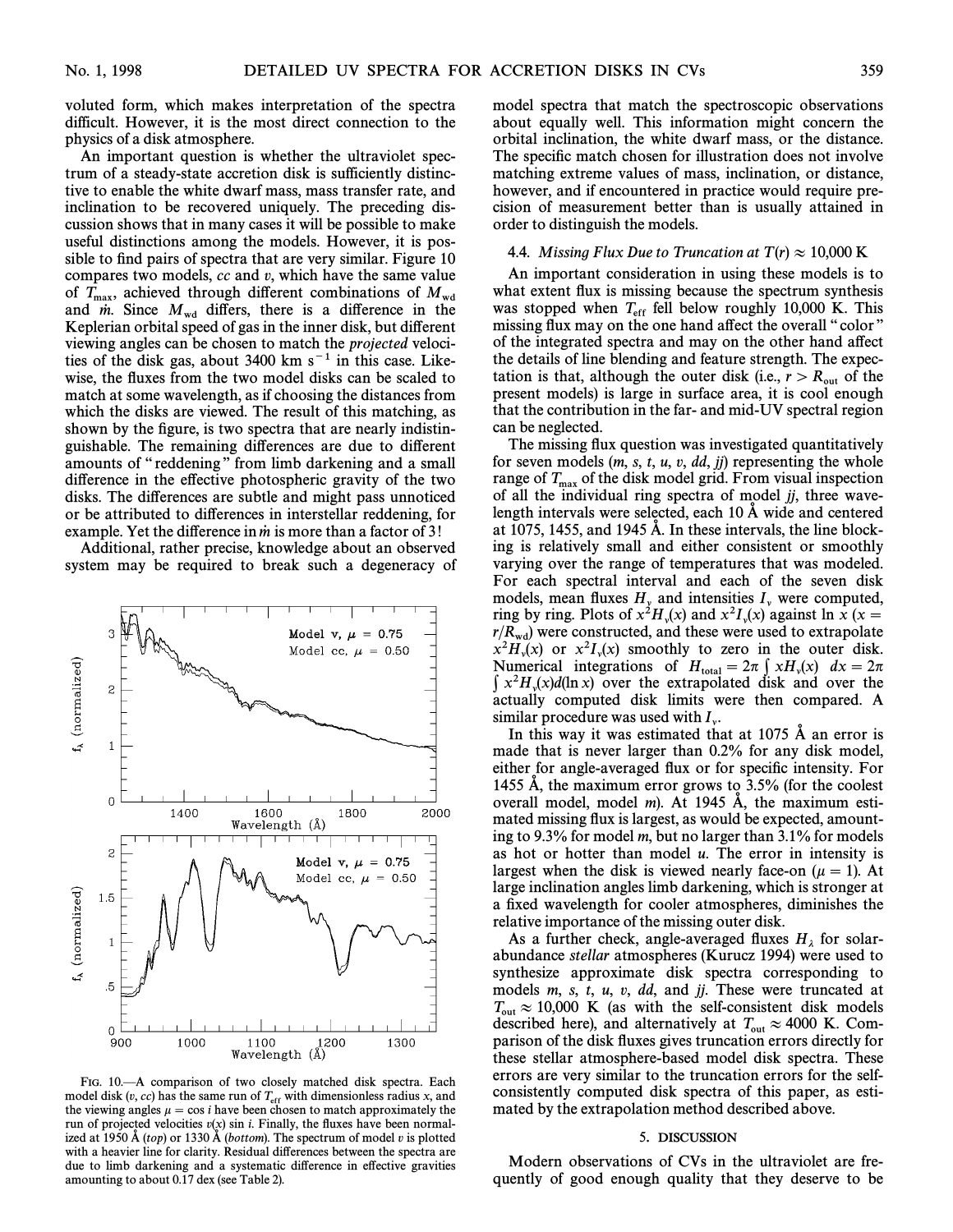compared with model spectra that are more detailed than models used in the past. The grid of model spectra presented here is intended to provide a basis for such comparisons. The construction of the spectra involves many decisions, such as what level of approximation is to be used, or what values or ranges of parameters are to be considered, so these topics have been addressed at some length. Also, the illustrative comparison of models has been emphasized, to show the dependence of the spectrum on  $\dot{m}$ ,  $\mu$ , etc.

Detailed analysis of observed CV spectra is beyond the scope of this presentation, as it involves a host of additional considerations pertaining to individual objects. These may include such things as interstellar reddening and the extent to which the white dwarf mass or orbital inclination may be constrained from orbital studies. It is appropriate, however, to review brieÑy some issues that may arise during the comparison of model spectra and observed spectra. We emphasize that the models presented here, although advanced by comparison with past efforts, and certainly suitable for use, also represent a starting point for improved future models.

The present disk spectra do not include the contribution from the central white dwarf or its boundary layer. The boundary layer is expected to contribute mainly in the extreme ultraviolet,  $\lambda$  < 911 Å (Wade 1991; Polidan, Mauche,  $&$  Wade 1990). The white dwarf's contribution to the far- and mid-UV spectrum can be estimated (see  $\S$  4.3), and can be readily computed and included.

The present disk models and spectra are based on vertical hydrostatic equilibrium. Observations show that among luminous CVs, many of the resonance lines and stronger subordinate lines in the UV exhibit P Cygni or blueshifted absorption profiles, indicating that a wind exists. Likely, this wind arises from the disk, rather than from the central star (Pereyra, Kallman, & Blondin 1997; Proga, Stone, & Drew 1998). The direct observational consequence of the wind is that several of the more obvious spectral diagnostics cannot be used that would otherwise provide information about the properties of the disk. More subtle problems may also arise if the weak UV lines are formed in gas that already participates in the outflow, or if the spectrum is formed in an extended zone that undermines the planeparallel (i.e., laterally homogeneous) approximation that was used in computing the models of disk annuli. Further modeling will be required to address these questions.

The disk stratifications computed here, and the spectra derived from them, do not include the effect of irradiation by an external source, whether it is direct illumination of the disk by the central star, illumination of the outer disk by the hotter inner disk, or emission or scattering from a wind. Such irradiation will be most important for relatively cool zones of the disk (Hubeny 1990b), for which the contrast between the color temperature of incident radiation and the photospheric gas temperature is largest. Since the far- and mid-UV spectra of disks are dominated by the inner disk, it is reasonable as a first step to neglect this complication, provided that the disk is viewed as a whole. If spectra from isolated portions of the disk are considered, irradiation becomes a larger issue, even in the UV.

Finally, within the class of hydrostatic, nonirradiated models there are some important questions to be further explored concerning, e.g., line blanketing or non-LTE treatment of stratification and radiative transfer. These issues are common to all computations of astrophysical atmospheres, whether stars or disks. The model spectra presented here serve as a reference against which to compare spectra computed under di†erent assumptions or approximations.

## 6. SUMMARY

Based on the need for detailed models to compare with modern observations of disks in CVs, we have presented a grid of far- and mid-UV spectra of steady-state, hydrostatic, nonirradiated accretion disks. The grid covers a significant range of  $M_{\text{wd}}$  and m, suitable for comparison with novalike variables or dwarf novae in outburst. The grid consists of 26 model disks, with spectra computed for each of them at six inclination angles. The models were computed using computer programs TLUSDISK, SYNSPEC, and DISKSYN. A basic set of continuum opacities was used in the calculation of vertical stratification, but a large line list was used in the computation of the emergent spectra. The emergent spectra take account of limb darkening and also of Doppler shifts due to orbital motion of the gas in the disk around the central white dwarf. Occultation of part of the inner disk by the central star is also taken into account.

The spectra extend from  $850$  to  $2000$  Å, suitable for comparison with IUE, HST, HUT, ORFEUS, and FUSE spectra. The models extend to cool enough temperatures that essentially all of the light produced by the disk at the wavelengths of interest is accounted for. Machine-readable files provide tabulations of the spectra at  $0.25 \text{ Å}$  steps with a FWHM resolution of 1.0 Å. The spectra are presented in the form of *nonprojected* fluxes for a disk viewed from a distance of 100 pc. For comparison with observations, the disk fluxes may need to be supplemented with fluxes from the appropriately occulted central star.

The radiative properties of both individual annuli and full disks are discussed with illustrative examples to show how the disk spectra incorporate information about projected gas velocities and the variation of  $T_{\text{eff}}$  with radial distance from the white dwarf. In the disks considered, which are optically thick at all radii, the local UV spectra resemble spectra of stars that share the same  $T_{\text{eff}}$  and log g. Fluxes and colors (flux ratios) of the integrated disk spectra depend on  $M_{\text{wd}}$  and *m*. Limb darkening is shown to have a strong effect in the ultraviolet, affecting both the overall flux level and colors of the disk. Line broadening and blending is complex and nonintuitive in these disks. Synthetic spectra such as those presented here may be needed to understand the details of observed spectra, or even in some cases to identify the lines responsible for a given spectral feature. Despite trends in the disk spectra that are evident with varying accretion rate or inclination, spectra from rather different models may nevertheless appear quite similar, and additional information about the CV may be required to decide on a unique, best model.

Several possible improvements or additions to the present set of models are discussed. As such models become available it will be of interest to compare the resulting spectra with those presented here. In the meantime, the present grid of spectra represents a self-consistent treatment of both the vertical stratification and emergent spectral properties of steady-state disks, with sufficient detail in the computation of the line spectrum to be of use in analyzing observed spectra of CV disks.

Support from NASA grants NAG 5-1698, NAG 5-2125, NAGW-3171, and NAG 5-3459 is gratefully acknowledged.